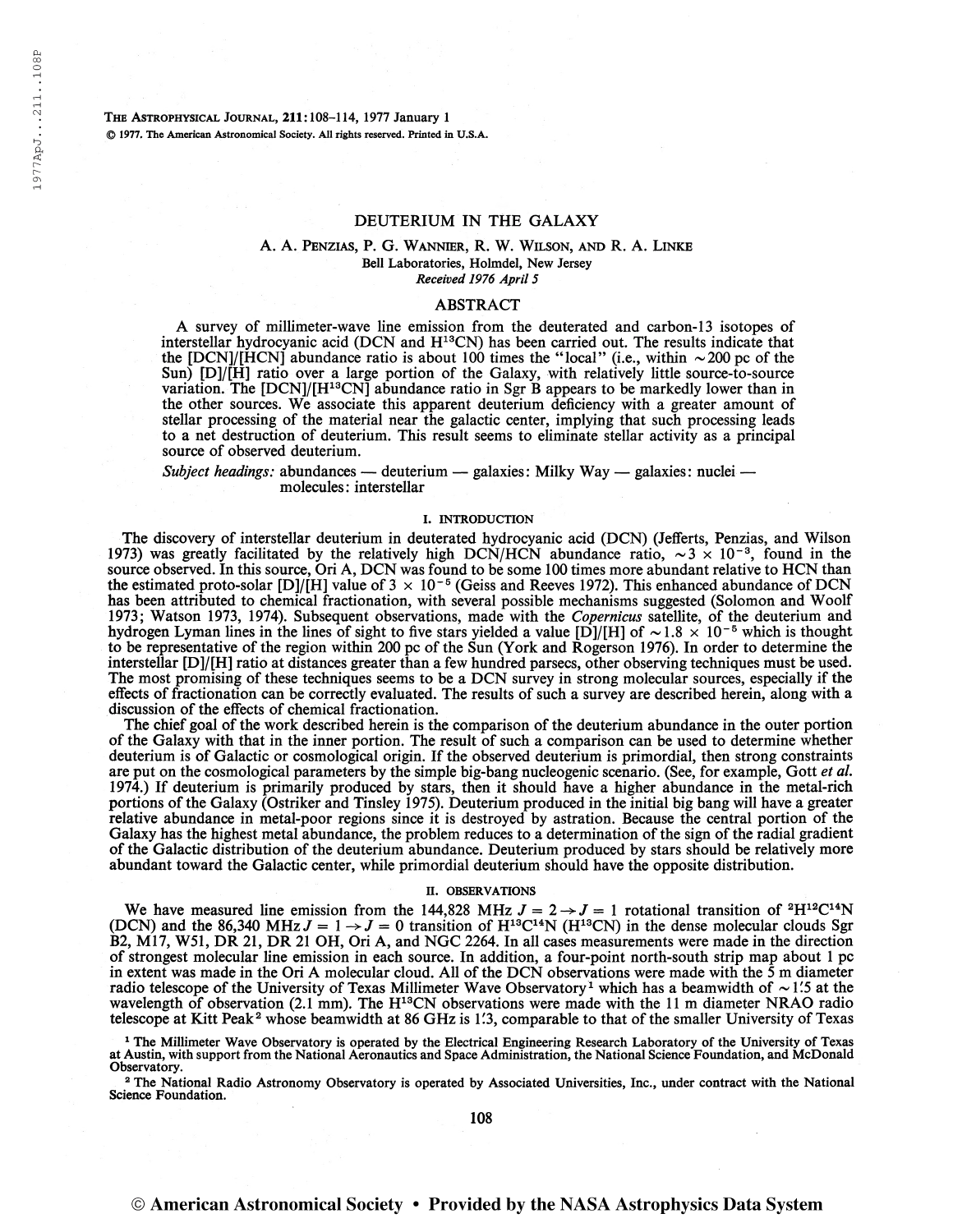

FIG. 1.—DCN and H<sup>13</sup>CN in Orion A. The plotted spectra were taken at four locations in the source. The numbers in the upper<br>right-hand corner of each figure denote R.A. and decl. displacements from the central position in are antenna temperature corrected for antenna efficiency and atmospheric absorption, with the larger number referring to the H<sup>13</sup>CN spectra (dashed line). Hyperfine structure for the two species are plotted for the central feature.

telescope used at the higher DCN frequency. Details of the observing procedures have been reported earlier (Wannier et al. 1976).

The sources for our DCN survey were selected from those sources found to have appreciable line intensities in a preliminary survey of H<sup>13</sup>CN emission from the well known molecular line sources. This selection was made somewhat arbitrarily, in order to allow a sufficient amount of observing time per source, consistent with efficient use of the total time available. Thus the strong source NGC 6334 was not included because it conflicted with the Sgr B2 and M17 observations, while the much weaker source NGC 2264 was included because its right ascension makes it observable after all other suitable Galactic sources have set.

Our observed spectra are plotted in Figures <sup>1</sup> and 2 and summarized in Table 1. Both the H 13 CN and DCN transitions are split into hyperfine multiplets. The frequencies and relative intensities of the components are listed in Table 2. The  $F = 1 \rightarrow \overline{F} = 1$  component of the DCN multiplet lies 2.2 MHz above the dominant component, the unresolved blend of the  $F = 2 \rightarrow F = 1$  and  $F = 3 \rightarrow F = 2$  transitions. When the frequency switching was set up to produce observable features during both halves of the switching cycle in the 10 MHz wide (40  $\times$  0.25 MHz) spectrometer, the  $F = 1 \rightarrow F = 1$  component was located at the low-velocity edge of the resulting spectrum. Although this problem was taken into account when the baselines were drawn for data reduction, a small  $(\leq 5\%)$ systematic underestimate of the DCN integrated intensities in the Ori A, NGC 2264, DR 21, and M17 results. It has been included in our estimate of the overall errors.

| <b>Species</b> | Transition                                                    | Frequency (MHz) | Relative<br>Intensity |
|----------------|---------------------------------------------------------------|-----------------|-----------------------|
|                | $H^{13}CN$ $J = 1 \rightarrow J = 0, F = 1 \rightarrow F = 1$ | 88,630.42       | 0.333                 |
|                | $F = 2 \rightarrow F = 1$                                     | 88,631.85       | 0.555                 |
|                | $F=0 \rightarrow F=1$                                         | 88,633.94       | 0.111                 |
|                | DCN $J = 2 \rightarrow J = 1$ , $F = 2 \rightarrow F = 2$     | 144,826.57      | 0.083                 |
|                | $F = 1 \rightarrow F = 0$                                     | 144,826.82      | 0.111                 |
|                | $F = 2 \rightarrow F = 1$                                     | 144,828.00      | 0.25                  |
|                | $F = 3 \rightarrow F = 2$                                     | 144,828.11      | 0.466                 |
|                | $F=1 \rightarrow F=1$                                         | 144.830.34      | 0.083                 |

| TABLE 1                                    |  |  |  |  |  |  |  |  |
|--------------------------------------------|--|--|--|--|--|--|--|--|
| LINE FREQUENCIES AND RELATIVE INTENSITIES* |  |  |  |  |  |  |  |  |

\* Maki 1974.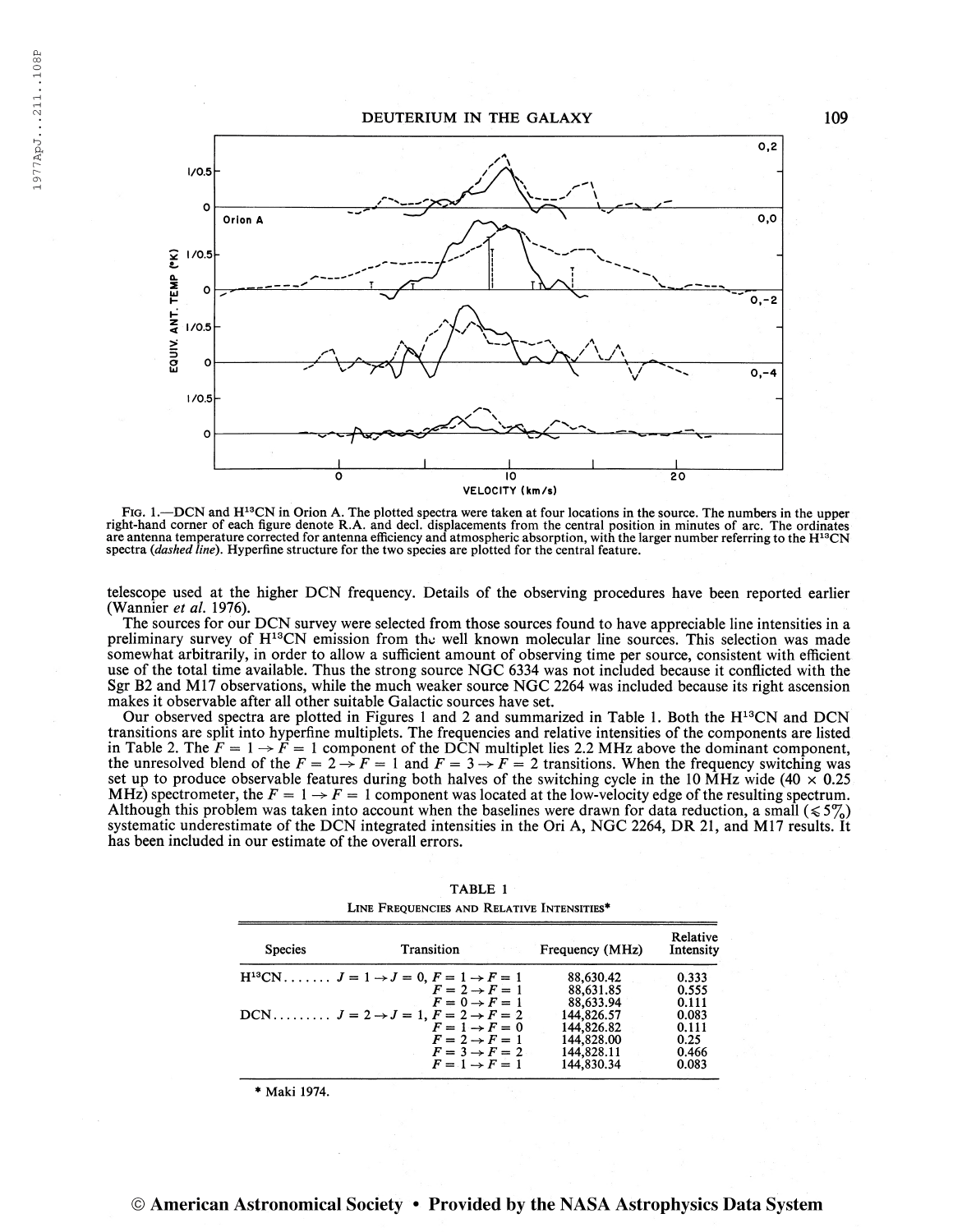

FIG. 2.—DCN and H<sup>13</sup>CN in various sources. The ordinates are antenna temperature corrected for antenna efficiency and atmospheric absorption, with the larger numbers referring to the  $H^{13}CN$  spectra (dashed lines). The difference in the shapes of the two species in Sgr B is due to saturation of the  $H^{13}CN$  lines, as discussed in the te

# III. DISCUSSION

The isotopic species and transitions,  $J = 2 \rightarrow J = 1$  for DCN, and  $J = 1 \rightarrow J = 0$  for HCN, were selected to optimize the quality of our results given the observational constraints discussed below. Since the spectra ofthe most abundant  $H^{12}C^{14}N$  (HCN) species are saturated (Wannier *et al.* 1974; Gottlieb *et al.* 1975), their direct use for abundance determinations is unacceptable. Instead, comparisons were made with the rarer H<sup>13</sup>CN species. Although abundance determinations is unacceptable. Instead, comparisons were made with the rarer  $H^{10}CN$  species. Although<br>the 172,678 MHz  $J = 2 \rightarrow J = 1$  line of the H<sup>13</sup>CN is more intense than the  $J = 1 \rightarrow J = 0$  line (Wilson *et al* 1972), observations at frequencies above 160 GHz are made very difficult by the broad atmospheric water vapor absorption feature centered at 183 GHz. Finally, while both the 145 GHz  $J = 2 \rightarrow J = 1$  and 72 GHz  $J = 1 \rightarrow$  $J = 0$  DCN lines lie in regions of reasonable atmospheric transparency, the greater intensity of the former and the proximity of a formaldehyde line to the latter outweigh the difficulty associated with making comparisons between different transitions in the two isotopic species.

In order to relate the relative intensities of the lines observed to relative column densities an estimate of rotational excitation must be made. In the strong excitation limit the rotation levels of each isotopic species are populated according to their statistical weights, and the integrated line intensities are given by the relations (1) and (2):

$$
\int \Delta T_A(DCN 2 \to 1) dv = \frac{5c^3 A_{21} N_0(DCN)}{8\pi (\nu_{21})^3} \left[1 - \exp\left(-\frac{h\nu_{21}}{kT_{21}}\right)\right] T_{21},
$$
 (1)

where  $\Delta T_A$  is the antenna temperature corrected for antenna efficiency and atmospheric absorption,  $v_{21}$  is the

# © American Astronomical Society • Provided by the NASA Astrophysics Data System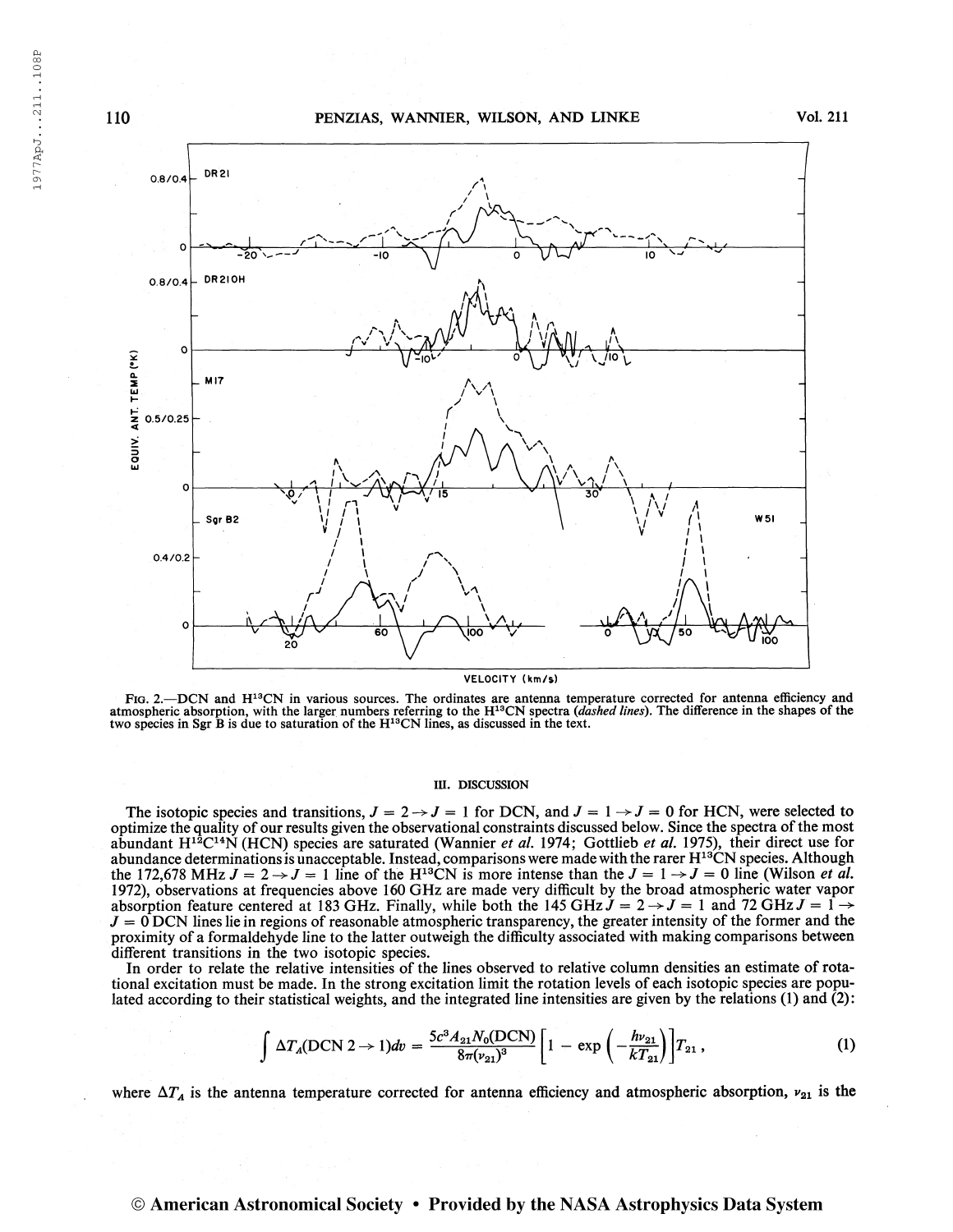# No. 1, 1977 DEUTERIUM IN THE GALAXY

#### TABLE 2

#### Summary of Observations

| Source<br>(a)                                                                                                   | $\alpha(1950)$<br>(b)                           | $\delta(1950)$<br>(c)                                                      | $\Delta T_A$<br>$(H^{13}CN)$<br>(d)                                                                     | $\Delta T_A$<br>(DCN)<br>(e)                                                         | (f)                                                                                    | $\int \Delta T_A dv / \int \Delta T_A dv$ $N(DCN)/N(H^{13}CN)$<br>(g)                    | $T/T_{\rm ori}$<br>(h)                       | $R_{\rm gal}$<br>(kpc)<br>(i)           |
|-----------------------------------------------------------------------------------------------------------------|-------------------------------------------------|----------------------------------------------------------------------------|---------------------------------------------------------------------------------------------------------|--------------------------------------------------------------------------------------|----------------------------------------------------------------------------------------|------------------------------------------------------------------------------------------|----------------------------------------------|-----------------------------------------|
| W3.<br>$W3$ (OH)                                                                                                | 2:21:55<br>2:23:17                              | 61:52:00<br>61:39:00                                                       | 0.3<br>$\pm$ 0.3<br>0.5<br>± 0.2                                                                        | $\cdots$<br>$\cdots$                                                                 | .<br>$\cdots$                                                                          | $\cdots$<br>$\cdots$                                                                     | 0.38<br>0.37                                 | 12.2<br>12.2                            |
| Ori A<br>$0, 2', \ldots$<br>$0,-2' \ldots$<br>$0,-4' \ldots$                                                    | 5:32:45<br>$\ddots$<br>$\cdots$<br>$\ddotsc$    | $-5:24:30$<br>$\cdots$<br>$\cdots$<br>$\cdots$                             | 2.0<br>± 0.1<br>1.4<br>± 0.2<br>1.0<br>$\pm$ 0.3<br>± 0.2<br>0.6                                        | 0.9<br>$\pm$ 0.1<br>0.5<br>$\pm$ 0.15<br>0.7<br>± 0.2<br>0.2<br>± 0.1                | 0.26<br>$\pm$ 0.05<br>0.22<br>$\pm$ 0.05<br>0.30<br>$\pm 0.06$<br>0.21<br>± 0.06       | $0.182 + 0.036$<br>$0.154 \pm 0.036$<br>$0.210 \pm 0.040$<br>$0.147 \pm 0.042$           | 1.00                                         | 10.9                                    |
| NGC 2264<br>NGC 6634 17:17:29<br>Sgr A-IR $17:42:30$<br>Sgr A-CO $17:42:42$                                     | 6:38:25                                         | 9:32:00<br>$-35:44:00$<br>$-28:59:15$<br>$-28:59:00$                       | $0.45 \pm 0.15$<br>1.3<br>$\pm$ 0.2<br>$0.25 \pm 0.1$<br>0.7<br>$\pm$ 0.2                               | ± 0.1<br>0.1                                                                         |                                                                                        |                                                                                          | 0.45<br>0.49<br>0.31<br>0.37                 | 11.1<br>9.3                             |
| Sgr B2 $17:44:11$<br>$0, 1', \ldots,$<br>$0, -1', \ldots$<br>$1', 0, \ldots, \ldots$<br>$1', 0, \ldots, \ldots$ | $\ddotsc$<br>$\ddots$<br>$\ldots$<br>$\sim 100$ | $-29:22:30$<br>$\cdots$<br>$\cdots$<br>$\ddots$<br>$\cdots$                | ± 0.1<br>0.8<br>$\pm$ 0.2<br>0.5<br>0.4<br>$\pm$ 0.2<br>$\pm 0.2$<br>0.6<br>0.5<br>± 0.2                | $0.12 \pm 0.03$                                                                      | $0.086 \pm 0.02$                                                                       | $0.018 \pm 0.012$                                                                        | 0.33                                         | 0.1                                     |
| W31<br>M1718:17:26<br>$W51$<br>DR $21$ 20:37:13<br>$DR 21 (OH) \dots$<br>NGC 7538 23:11:37                      | 18: 5:58<br>19:21:27<br>20:37:13                | $-20:06:05$<br>$-16:14:54$<br>13:24:30<br>42:08:51<br>42:11:51<br>61:12:00 | 0.35<br>$\pm$ 0.2<br>0.9<br>± 0.1<br>0.8<br>± 0.1<br>$\pm$ 0.15<br>0.8<br>0.7<br>± 0.2<br>0.6<br>$+0.1$ | $0.15 \pm 0.05$<br>$0.12 \pm 0.03$<br>$0.20 \pm 0.05$<br>$0.25 \pm 0.05$<br>$\cdots$ | $+0.06$<br>0.18<br>0.18<br>± 0.04<br>0.12<br>$+0.03$<br>0.30<br>$\pm$ 0.10<br>$\cdots$ | $0.126 \pm 0.42$<br>$0.126 \pm 0.28$<br>$0.084 \pm 0.022$<br>0.21<br>± 0.070<br>$\cdots$ | 0.26<br>0.65<br>0.50<br>0.41<br>0.45<br>0.40 | 8.3<br>8.0<br>7.6<br>9.9<br>9.9<br>12.7 |

NOTES TO TABLE 2.— $\Delta T_A$  is the peak antenna temperature corrected for antenna efficiency and atmospheric absorption. In Sgr B2 the peak H<sup>33</sup>CN antenna temperature (*d*) refers to the peak near 45 km s<sup>-1</sup>. The ratios of baseline uncertainties. Column (h) is the kinetic temperature relative to Ori A as determined from the corresponding CO brightness<br>temperatures (Penzias *et al.* 1971; Liszt 1973; Wannier *et al.* 1976). Column (i) lists t galactic center.

 $J = 2 \rightarrow J = 1$  rotational transition frequency,  $A_{21}$  is the spontaneous emission rate, and  $N_0(DCN)$  is the DCN column density in the  $J = 0$  state. Similarly,

$$
\int \Delta T_A (H^{13}CN 1 \to 0) dv = \frac{3c^3 A_{10} N_0 (H^{13}CN)}{8\pi (\nu_{10})^3} \left[1 - \exp\left(-\frac{h\nu_{10}}{kT_{10}}\right)\right] T_{10} \,. \tag{2}
$$

In this limit of strong excitation we may expand the exponentials and combine the two expressions to yield

$$
\frac{N_0(DCN)}{N_0(H^{13}CO)} = \frac{B(H^{13}CN)}{4B(DCN)} \frac{\int \Delta T_A(DCN \ 2 \to 1) dv}{\int \Delta T_A(H^{13}CN \ 1 \to 0) dv},\tag{3}
$$

 $\sim$ 

where the  $B$ 's are the respective rotation constants of the two species. Since the fraction of the total population located in the ground state is about inversely proportional to the rotation constant (see, for example, Penzias 1975, p. 391), we have the final result:

$$
\frac{N(DCN)}{N(HCN)} = \frac{B^2(H^{13}CN)}{4B^2(DCN)} \frac{\int \Delta T_A(DCN \ 2 \to 1)dv}{\int \Delta T_A(H^{13}CN \ 1 \to 0)dv} = 0.35 \frac{\int \Delta T_A(DCN \ 2 \to 1)dv}{\int \Delta T_A(H^{13}CN \ 1 \to 0)dv}
$$
 (strong excitation). (4)

Because of the low intensities of the observed lines we need consider only the low optical depth case in the strong excitation limit. We have taken the excitation temperature in the two species to be equal in the above relation since modification of the excitation by radiation trapping effects does not occur at low optical depths.

In the weak excitation limit, the collisional excitation rate is much less than the radiative decay rate. Thus every collisional excitation results in the emission of a photon. However, the  $J = 1$  state will be populated at about

# © American Astronomical Society • Provided by the NASA Astrophysics Data System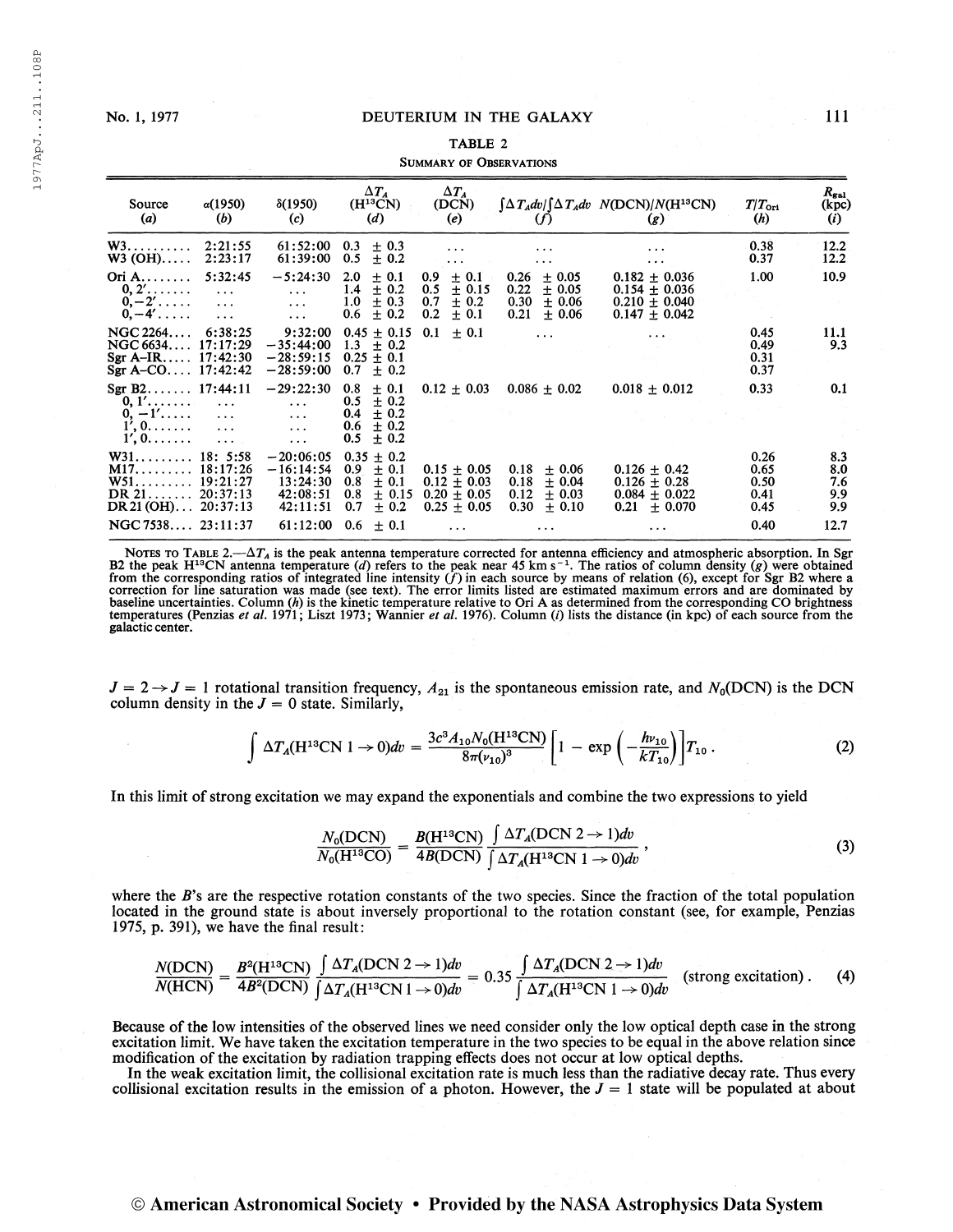half of its statistical weight by the 3 K microwave background radiation, so we must also consider collisional deexcitation from the  $J = 1$  state. We have

$$
T_A(J=1\to J=0) \propto \bigg[N_0\sum_{j=1}^{\infty}\sigma_{0j}-N_1\sigma_{10}\bigg](\nu_{10})^{-2}
$$

$$
T_A(J=2 \to J=1) \propto \bigg[N_0 \sum_{j=2}^{\infty} \sigma_{0j} + N_1 \sum_{j=2}^{\infty} \sigma_{1j} \bigg] (\nu_{21})^{-2} ,
$$

where the  $\sigma$ 's are the cross sections for collision with the ambient neutral gas which provides the excitation. A numerical calculation, employing cross sections calculated by Green and Thaddeus (1974), yields (Linke et al. 1977)

$$
\frac{N_0(DCN)}{N_0(H^{18}CN)} \le 2.5 \frac{T_A(DCN \ 2 \rightarrow 1)}{T_A(HCN \ 1 \rightarrow 0)}
$$
 (weak excitation) \t(5)

in the weak excitation limit.

The only source in which all the HCN isotope line intensities have been measured in both the  $J = 1 \rightarrow J = 0$ and  $J = 2 \rightarrow J = 1$  transitions is Ori A (Wilson *et al.* 1972, 1973). In addition, the  $J = 3 \rightarrow J = 2$  line of DCN has also been measured in this source (Phillips, Jefferts, and Wannier 1974). These data indicate a moderately strong rotational excitation corresponding to a line intensity relation intermediate between equations (4) and (5):

$$
\frac{N(DCN)}{N(H^{13}CN)} \approx 0.7 \frac{T_A(DCN 2 \to 1)}{T_A(HCN 1 \to 0)}.
$$
\n(6)

Although this relation was derived from only Ori A data, it should be appropriate to many of the other sources studied as well. Liszt and Linke (1975) studied the excitation in four ofthe sources in our survey, including Ori A but not Sgr B, by means of CS line measurements and found them to be similar. In the comparison made below, the assumption of an excitation rate for Sgr B corresponding to that in Ori A could lead to an underestimate of the DCN of as much as a factor of 3, if the excitation rate in Sgr B were very low. The existence of many highly excitated lines in Sgr B assures us that a strong excitation rate exists here and that use of relation (6) will not lead to an underestimate ofthe DCN in this source. (The OCS lines in this source, for example, have been observed up through the  $J = 12 \rightarrow J = 11$  transition [Solomon *et al.* 1973]. The intensity of the lines is found to increase with J until about the  $J = 8 \rightarrow J = 7$  transitions, indicating that the excitation is due to a high collision rate rather than radiation trapping.) We therefore apply equation (6) to the results of our observations to obtain density information.

The [DCN]/[H<sup>13</sup>CN] ratios obtained outside the galactic center region (which will be discussed separately below) range from 0.084 in DR 21 to 0.21 at one of the points in the Ori  $\dot{A}$  strip map. If we take the [HCN]/ [H<sup>13</sup>CN] ratio to be about 40<sup>3</sup> in all these regions (Wannier *et al.* 1976), we get [DCN]/[HCN] ratios ranging between  $2 \times 10^{-8}$  and  $5 \times 10^{-8}$ , compared with the interstellar [D]/[H] ratio of 1.8  $\times 10^{-5}$  determi region with ~200 pc of the Sun by York and Rogerson (1976). Thus the two-orders-of-magnitude enhancement of [DCN]/[HCN] over [D]/[H] appears to obtain over a large portion of the Galaxy, with only a relatively small source-to-source variation.

The relatively small source-to-source abundance variation apparent in our results provides a basis for testing the validity of some of the suggested explanations for the chemical fractionation of DCN referred to in the Introthe validity of some of the suggested explanations for the chemical fractionation of DCN referred to in the Intro-<br>duction. Solomon and Woolf (1973) pointed out that the binding energy of DCN is 598 cm<sup>-1</sup> (or 861 K) great than that of HCN owing to their different zero-point vibration energies. This leads them to suggest a *thermal* equilibrium abundance

$$
[DCN]/[HCN] \propto \exp\left(\Delta E/T\right),\tag{7}
$$

where  $\Delta E$  is the *net* difference between the difference in binding energy of DCN versus HCN and the corresponding difference in the largest reservoir of hydrogen. If most hydrogen is in molecular form in dense molecular clouds, difference in the largest reservoir of hydrogen. If most hydrogen is in molecular form in dense molecular clouds,<br>then  $\Delta E = 861 \text{ K} - 405 \text{ K}$ , because HD has a 281 cm<sup>-1</sup> (or 405 K) greater binding energy than H<sub>2</sub>. Th prediction of such thermal equilibrium chemical fractionation schemes (see also Watson 1974 and Watson, Crutcher, and Dickel 1975) is a sensitive dependence ofthe [DCN]/[H13CN] abundance ratio on cloud temperature.

<sup>3</sup> Gottlieb et al. (1975) suggest a somewhat lower value,  $\sim$  25, which would yield [DCN]/[HCN] ratios 1.6 times as great as those used above. Since fractionation only allows us to determine the spatial behavior of the ratio concerns us little in this problem.

and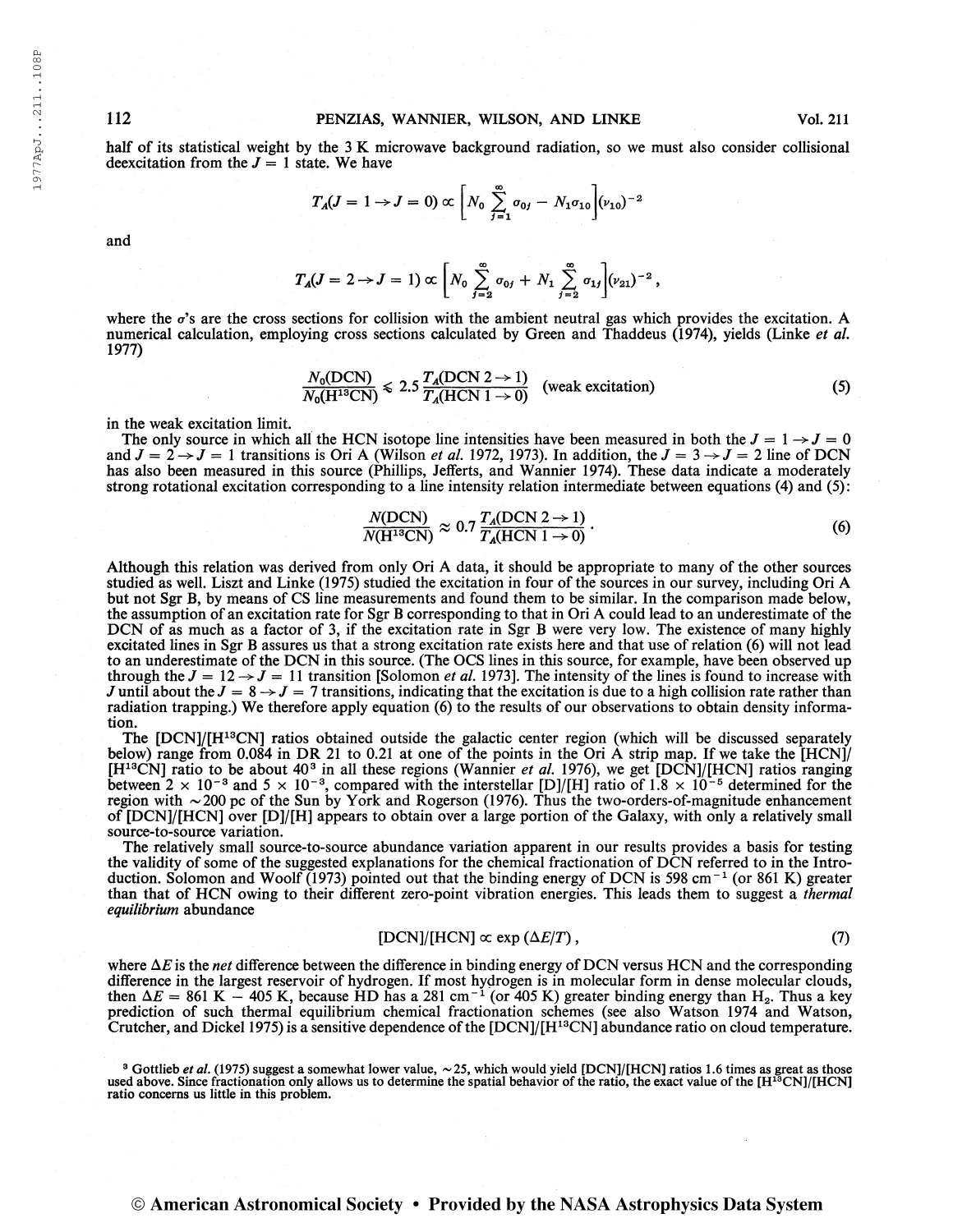1977ApJ. . .211. .108P

1977ApJ...211..108P

In particular,  $a \sim 20$  percent temperature difference between two clouds ought to produce an order of magnitude difference in the ratio, a predicted effect much larger than any we observe outside the galactic center.

When the dominant formation and destruction of a substance occur by different reactions, its population is determined by the relevant reaction rates which themselves may be only weakly dependent upon temperature. Since DCN could be produced by a variety of reactions (Herbst and Klemperer 1973; Watson 1974; Watson, Crutcher, and Dickel 1975), we shall present only a single illustrative example. Enhancement of DCN might occur due to the transfer of D from  $H_2D^+$  to HCN (Watson, Crutcher, and Dickel 1975). The  $H_2D^+$  abundance will be enhanced relative to  $H_3$ <sup>+</sup> by the exothermic reaction

$$
H_3^+ + HD \to H_2D^+ + H_2 + \Delta E' \,.
$$
 (8)

While the exact value of  $\Delta E'$  is not known, it is thought to be large enough (Huntress and Anicich 1976) that at the temperatures of interstellar molecular clouds the reverse of equation (8) proceeds more slowly than other  $H_2D^+$ destruction reactions such as

$$
H_2D^+ + CO \rightarrow DCO^+ H_2, \qquad (9)
$$

$$
H_2D^+ + e^- \rightarrow HD + H \tag{10}
$$

(W. Klemperer, private communication). Thus the destruction rate, and hence the population of  $H_2D^+$ , is determined by quantities like the relative CO abundance and the fractional ionization ofthe gas which are insensitive to the kinetic temperature.

Whatever scheme proves to be the dominant DCN abundance enhancement mechanism, the insensitivity of the enhancement to conditions in individual sources is apparent in our observations. Thus the results of our observations are seen to suggest an interstellar [D]/[H] ratio which varies only little from the "local" value over much of the Galaxy.

Although the integrated line intensity ratio obtained in Sgr B2 is only moderately smaller than that in the other sources, the [DCN]/[H<sup>13</sup>CN] abundance ratio is very much smaller. The double nature of the H<sup>13</sup>CN spectrum with peaks near 45 and 80 km s<sup>-1</sup> is typical of the saturated self-absorbed feature observed in the spectra of many<br>of the common molecules found in this source (Scoville, Solomon, and Penzias 1975), while the single  $\sim$ feature of DCN is more typical of rarer species. It is thus clear that the [DCN]/[H<sup>13</sup>CN] abundance ratio is appreciably smaller than the value of 0.06 which one would obtain by use of relation (6) which assumes both lines to be optically thin.

While we have no direct way of evaluating the amount of absorption in the H<sup>13</sup>CN line, we can compare the H<sup>13</sup>CN and DCN profiles with similarly shaped profiles in this source. The two isotopic species C<sup>32</sup>S and C<sup>34</sup>S are thought to have a 25:1 abundance ratio while the integrated intensity of the double-peaked  $C^{32}S$  line is only some 5 times that of the single peaked  $C^{34}S$  line (Wilson *et al.* 1976). This result suggests that the true [DCN]/ [H13CN] abundance ratio is between 2 and <sup>10</sup> times smaller than what one would obtain by assuming the lines to be optically thin. Accordingly we have multiplied the result of relation (6) for Sgr B by  $0.3 \pm 0.2$  to allow for the absorption effect. This yields a [DCN]/[HCN] abundance ratio of 0.018  $\pm$  0.012, in contrast to 0.06  $\pm$  0.014 without saturation correction.

### IV. CONCLUSIONS

Sagittarius B is seen to have a [DCN]/[H<sup>13</sup>CN] relative abundance ratio which is strikingly lower than that in the other sources investigated. A portion of this effect may be due to relative enhancement of H<sup>13</sup>CN owing to a higher than average  $[$ <sup>13</sup>C]/[<sup>12</sup>C] abundance in this source. From a variety of measurements, however, it appears that the  $[1^3C]/[1^2C]$  abundance in Sgr B is no more than a factor of 2 above the galactic average for dense molecule clouds (Wannier *et al.* 1976; Wilson *et al.* 1976), indicating that the relatively low [DCN]/[H<sup>13</sup>CN] ratio observed in the source reflects a corresponding [DCN]/[HCN] ratio which is lower than that ofthe other sources.

Since we have concluded above that the [DCN]/[HCN] ratio is insensitive to the physical conditions existing in a particular source, we interpret the low  $[DCN]/[HCN]$  ratio to indicate a low  $[D]/[H]$  ratio in this source. Sagittarius B is distinguished from the other DCN sources by its location near the galactic center, in the portion of the Galaxy where the greatest amount of stellar activity has taken place and where the interstellar matter contains the greatest proportion of material that has been processed through stars (Reeves 1975). A relatively low proportion of deuterium in this region supports the conclusion that stellar processing leads to a destruction of deuterium (Reeves 1974). Colgate (1973, 1974) and Hoyle and Fowler (1973) have suggested that deuterium could be produced by spallation in strong shock waves generated by explosive events such as supernovae. If such processes were a principal source of deuterium, one would expect an increased deuterium abundance to exist in the central region of the Galaxy owing to its greater stellar activity, the opposite of what is observed. These models were presented as an alternative to nucleosynthesis during the early expansion of a hot big-bang universe as the most important site for the formation of the present Galactic deuterium (Wagoner 1973).

The validity of the conclusions based upon the arguments and data presented above can be tested by additional observations and theoretical investigation. A detection or meaningful upper limit ( $T_A \ge 0.05$  K) to DCN emission